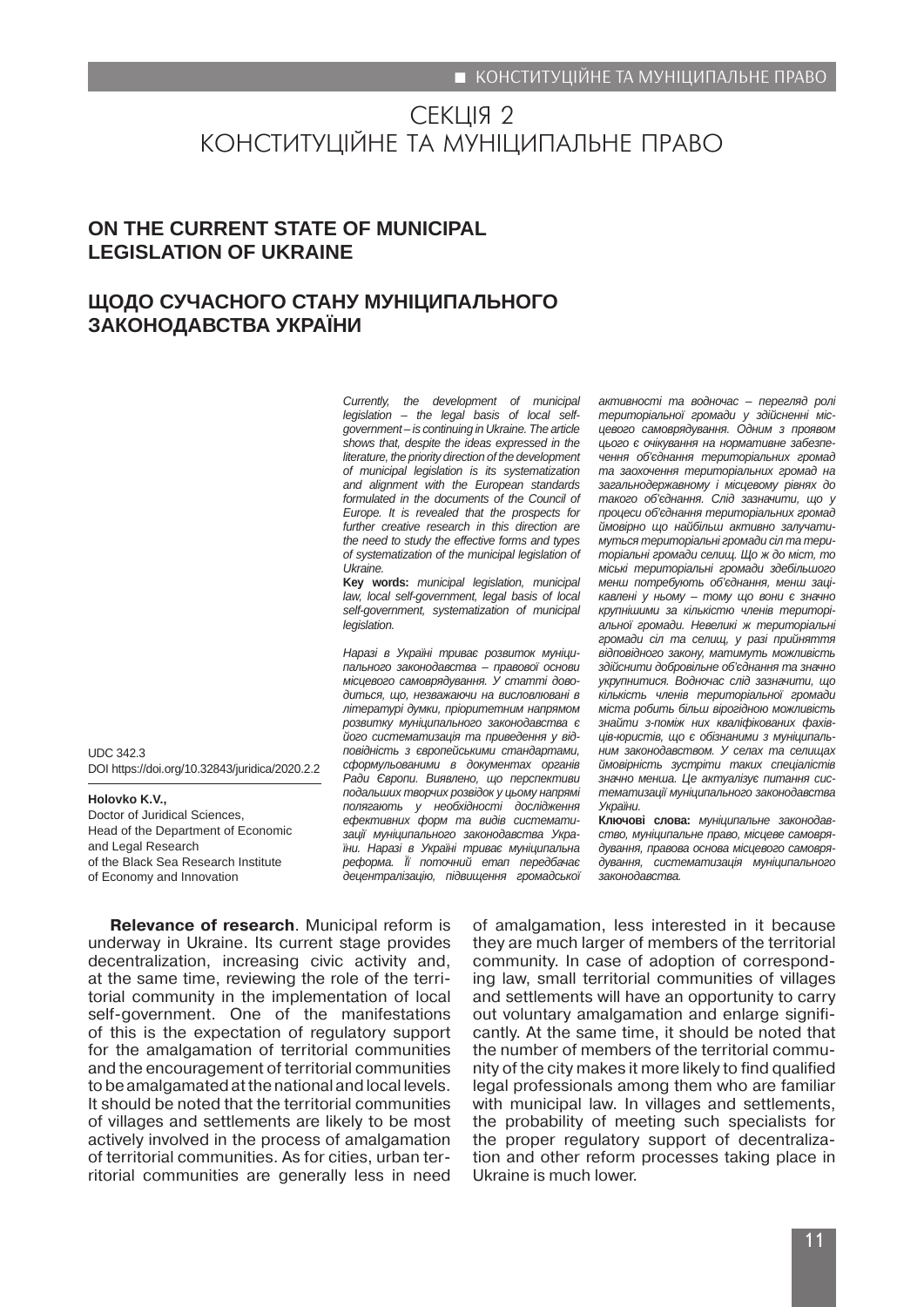### **ЮРИДИКА | JURIDICA**

This raises the issue of systematization of municipal legislation of Ukraine.

**The degree of development of the problem**. We should note that the greatest attention in this area was paid to the development of the Municipal Code of Ukraine, which was updated in early 2000s. As for the other issues of systematization, almost no attention was paid to them, i.e. there were only a number of single articles on this topic in scientific periodicals.

**The purpose of the article** is to analyze the publications by O.V. Chumakova on the directions of development of the constitutional and legal basis of local self-government in Ukraine.

**Presentation of the main material**. In 2008, O.V. Chumakova published an article "Directions for the development of the constitutional and legal basis of local self-government in Ukraine", in which she paid considerable attention to the systematization of municipal legislation. Given the lack of work in this area, this article is of great interest because it is a contribution to the study of systematization of municipal legislation. However, reading the mentioned article raises a number of thinking and comments. It should be noted at once that the article is published in the journal "State Formation", which is a specialized periodical for public administration, not legal sciences. Perhaps, this is the reason of not very accurate formulations of the author in the issues analyzed in the article.

Firstly, the title of the article – "Directions for the development of the constitutional and legal basis of local self-government in Ukraine" – calls for comments because it reflects the content of the article not accurately. The publication deals with the norms of the Constitution of Ukraine and with the Law "On Local Self-Government in Ukraine", other regulatory acts and international treaties ratified by Ukraine. Therefore, it would be more appropriate to talk about the "legal basis of local self-government in Ukraine", rather than about the "constitutional and legal basis of local self-government in Ukraine".

Secondly, O.V. Chumakova claims that "for many years of reforming the current state system, a stable legal framework for local self-government has not been created yet" [1, p. 1]. It is hardly possible to agree with this conclusion, especially because the author almost immediately states: "the normative basis of this study is the Conclusion of Ukraine, the Law of Ukraine "On Local Self-Government in Ukraine", the European Charter of Local Self-Government, relevant orders of the President of Ukraine, recommendations of the regional authorities of Europe, etc." [1, p. 1]. With the exception of the recommended acts of the Congress of Local and Regional Authorities of Europe, all other regulations, as well as the European Charter of Local Self-Government ratified by Ukraine, are only a small part

of the municipal legislation of Ukraine. For example, the laws of Ukraine regulating issues related to the establishment and operation of local governments in Ukraine may also include the Law "On Service in Bodies of Local Self-Government" dated June 7, 2001, the Law "On Status of Deputies of Local Councils" dated July 11, 2002, the Law "On Elections of the People's Deputies of the Verkhovna Rada of the Autonomous Republic of Crimea, Local Councils, and Village, Township and City Mayors" dated June 10, 2010, and others. It is unlikely that the long-term work of lawmakers in the field of municipal legislation should be so underestimated. When it comes to municipal legislation in Ukraine, the problem is rather its instability, low level of systematization, but by no means a small number of relevant acts.

In the following pages of the article, the author refers to the by-laws if municipal legislation, in particular those adopted by the Government of Ukraine. O.V. Chumakova writes: "If we analyze the regulatory activity of the Cabinet of Ministers of Ukraine regarding its compliance with the European standards of local self-government, the monitoring of governmental documents shows that it has not realized the key importance of the European Charter of Local Self-Government for the development of our territorial groups yet… The outlined above necessitates the harmonization of Ukrainian legislation with the legislation of the EU member states" [1, p. 3].

First of all, it should be emphasized that the Government of Ukraine is actively involved in the implementation of municipal reform, but its acts have almost no impact on the current problems of establishment and operation of local self-government bodies. Therefore, it is hardly expedient to pay so much attention to the acts of the Cabinet of Ministers of Ukraine to distinguish them from other by-laws of municipal legislation as the author does.

But the main thing to note in this quote is that the author confuses the EU law with the European law. At first, the author talks about the European standards of local self-government and the European Charter of Local Self-Government, i.e. a document of the Council of Europe. And then, after a sentence the author concludes that "it is necessary to harmonize the legislation of Ukraine with the legislation of the EU member states". Although all the EU member states are members of the Council of Europe at the same time, it is hardly appropriate to equate the standards of the EU and Council of Europe (traditionally referred to as the European standards).

The author's call about the need to harmonize the legislation of Ukraine with the legislation of the EU member states in terms of municipal law is also surprising. Indeed, Ukraine's European integration aspirations make it important to harmonize Ukrainian legislation with the EU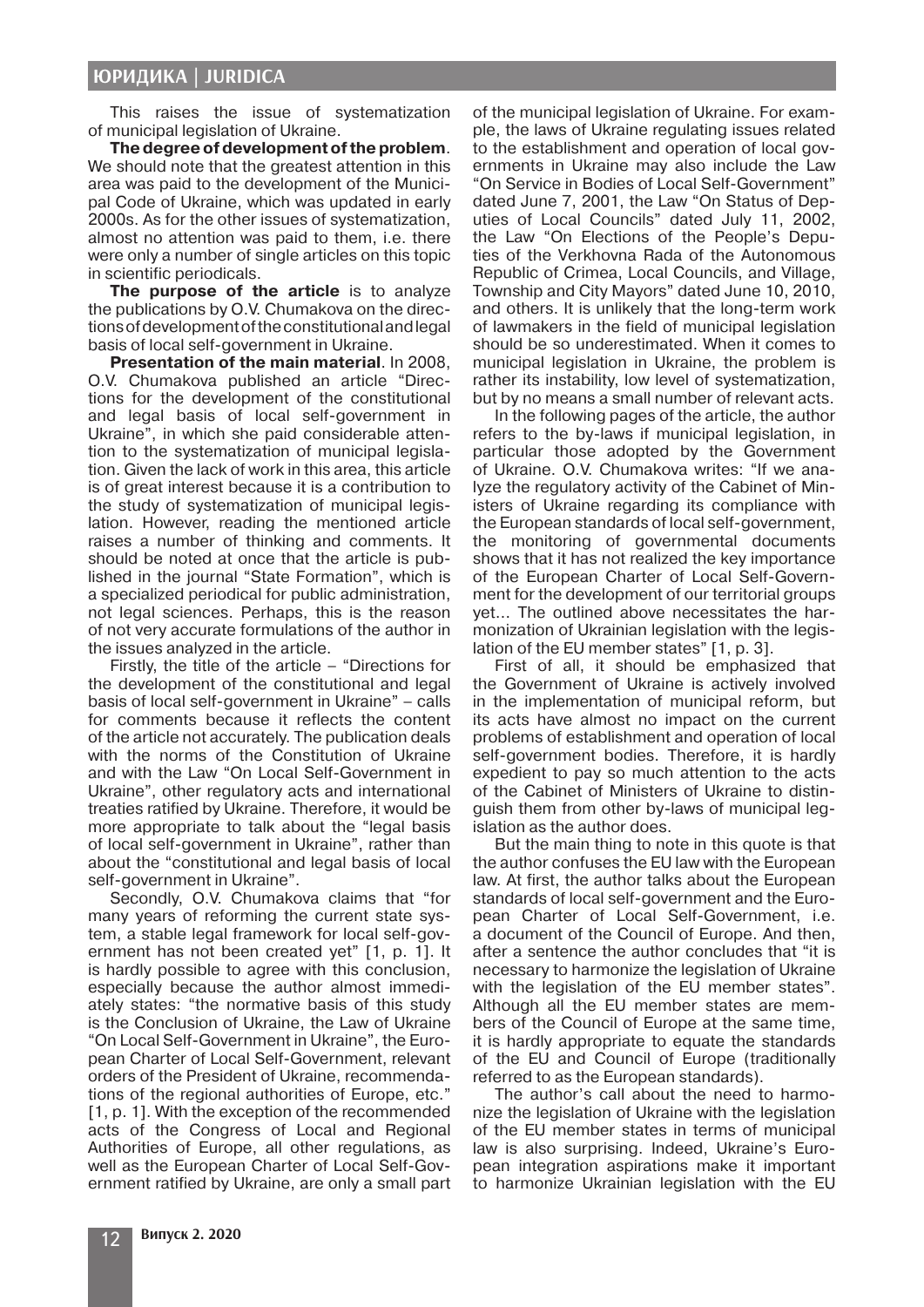standards (but not with the legislation of the EU member states; there are many of them, so it is unclear what the EU member state the legislation of Ukraine should be harmonized with and why). But it is in the field of municipal law that the EU member states are guided by the European standards without forming their own standards.

Accordingly, the analyzed paragraph of the article by O.V. Chumakova demonstrates a very low awareness of international and supranational legal systems. This is evidenced by another sentence from her work: the author argues that "the complexity of the implementation of the principles of the Charter is due to the fact that they, on the one hand, are the rules of law in force" [1, p. 3]. It is extremely difficult to understand how the norms of the analyzed Charter can be "norms of law in force" because the charter is valid only if it is ratified by the member states of the Council of Europe. For example, Ukraine ratified the Charter by the Law "On Ratification of the European Charter of Local Self-Government" dated July 15, 1997 [2]. The relevant norms became the part of the national law only after ratification.

O.V. Chumakova also makes a meaningful analysis of the European Charter of Local Self-Government and states: "a number of principles of the Charter are not implemented by us, and some of them contradict the constitutional principles of local self-government provided by national legislation. First of all, it concerns the definition of the primary framework of local self-government in Ukraine" [1, p. 3]. Once again, in our opinion the author assumes inaccuracies because the European Charter of Local Self-government does not define the primary framework of local self-government. It states that:

– "local self-government denotes the right and the ability of local self-government bodies, within the limits of the law, to regulate and manage a substantial share of public affairs under their own responsibility and in the interests of the local population";

– "this right shall be exercised by councils or assemblies composed of members freely elected by secret ballot on the basis of direct, equal, universal suffrage, and which may possess executive organs responsible to them. The provision shall in no way affect recourse to assemblies of citizens, referendums or any other form of direct citizen participation where it is permitted by law" [3].

Accordingly, it does not follow from this article of the Charter that it is the primary framework of local self-government. Such a phrase as "the primary framework of local self-government" is also absent in the Constitution of Ukraine. Instead, the Basic Law states that:

– "local self-government is the right of a territorial community – residents of a village or voluntary amalgamation in a rural community of residents of several villages, settlements and cities – to resolve issues of local significance within the Constitution and laws of Ukraine independently";

– "local self-government is carried out by the territorial community in the manner prescribed by law, both directly and via local self-government bodies: village, settlement, city councils and their executive bodies" [4].

The phrase "primary framework of local self-government" is absent in the Law "On Local Self-Government in Ukraine". However, it is about the "primary subject of local self-government". According to Article 6 "Territorial communities", "the primary subject of local self-government, the main bearer of its functions and powers is the territorial community of the village, settlement, city" [5]. But, firstly, the primary subject of local self-government is by no means the primary framework of local self-government, and secondly, the European Charter of Local Self-Government is not in conflict with the above provision of Art. 6 of the Law "On Local Self-Government in Ukraine", as well as with the provisions of the Constitution of Ukraine.

О.V. Chumakova also expresses the opinion that, "taking into account the principles of the European Union law, we must provide for the principle of subsidiarity in our Basic Law" [1, p. 5]. In this regard, it is worth noting the following. The author continues the terminological confusion in the part of the European law and the law of the European Union. The principle of subsidiarity in the context of the EU law applies to the relationship between the EU bodies and public administration bodies of the EU member states. The principle of subsidiarity in the context of a document with the norms of the European law, such as the Charter, applies to the relationship between public administration bodies and local self-government bodies. By the way, the Charter also does not mention the name principle of subsidiarity, but has its characteristics. Article 4, paragraph 3 of the Charter states that public responsibilities shall generally be exercised, in preference, by those authorities, which are closest to the citizen. Allocation of responsibility to another authority should weigh up the extent and nature of the task and requirements of efficiency and economy" [3]. But it is hardly expedient to include such a regulation in the Constitution. It would rather be rational to include it in current legislation. However, there is no need to do so because after its ratification by Ukraine, the European Charter of Local Self-Government has become part of national legislation.

It is difficult to agree with one more point described by O.V. Chumakova. The author says that the Law of Ukraine "On Local Self-Government in Ukraine" should clearly define the concepts of "competence" and "powers"; without them it is impossible to distinguish between the concepts of "competence of local selfgovernment" and "competence of territorial